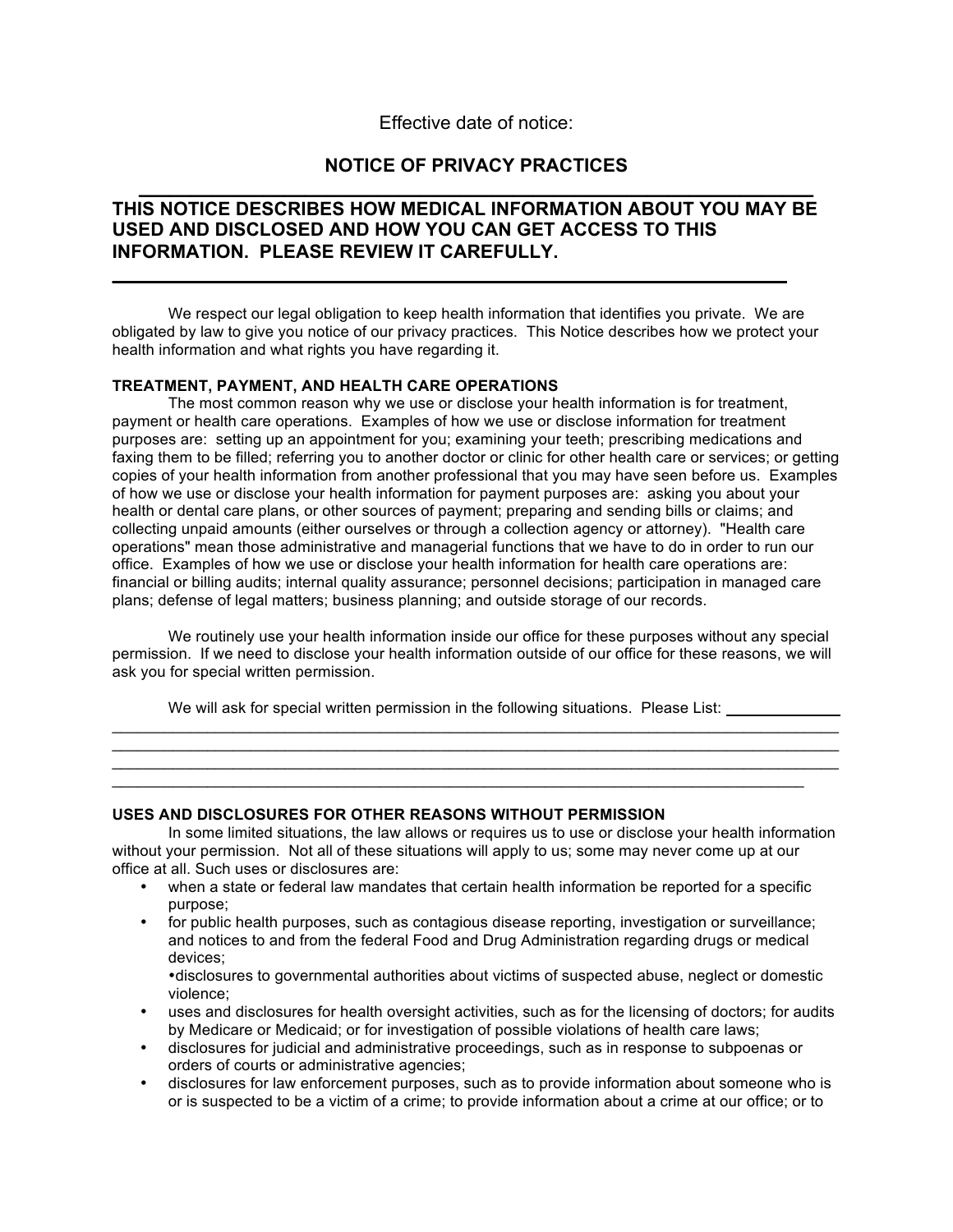report a crime that happened somewhere else;

- disclosure to a medical examiner to identify a dead person or to determine the cause of death; or to funeral directors to aid in burial; or to organizations that handle organ or tissue donations;
- uses or disclosures for health related research:
- uses and disclosures to prevent a serious threat to health or safety;
- uses or disclosures for specialized government functions, such as for the protection of the president or high ranking government officials; for lawful national intelligence activities; for military purposes; or for the evaluation and health of members of the foreign service;
- disclosures of de-identified information;
- disclosures relating to worker's compensation programs;
- disclosures of a "limited data set" for research, public health, or health care operations;
- incidental disclosures that are an unavoidable by-product of permitted uses or disclosures;
- disclosures to "business associates" who perform health care operations for us and who commit to respect the privacy of your health information;

Unless you object, we will also share relevant information about your care with your family or friends who are helping you with your dental care.

#### **APPOINTMENT REMINDERS**

We may call or write to remind you of scheduled appointments, or that it is time to make a routine appointment. We may also call or write to notify you of other treatments or services available at our office that might help you. Unless you tell us otherwise, we will mail you an appointment reminder on a post card, and/or leave you a reminder message on your home answering machine or with someone who answers your phone if you are not home.

## **OTHER USES AND DISCLOSURES**

We will not make any other uses or disclosures of your health information unless you sign a written "authorization form." The content of an "authorization form" is determined by federal law. Sometimes, we may initiate the authorization process if the use or disclosure is our idea. Sometimes, you may initiate the process if it's your idea for us to send your information to someone else. Typically, in this situation you will give us a properly completed authorization form, or you can use one of ours. If we initiate the process and ask you to sign an authorization form, you do not have to sign it. If you do not sign the authorization, we cannot make the use or disclosure. If you do sign one, you may revoke it at any time unless we have already acted in reliance upon it. Revocations must be in writing. Send them to the office contact person named at the beginning of this Notice.

# **YOUR RIGHTS REGARDING YOUR HEALTH INFORMATION**

The law gives you many rights regarding your health information. You can:

- ask us to restrict our uses and disclosures for purposes of treatment (except emergency treatment), payment or health care operations. We do not have to agree to do this, but if we agree, we must honor the restrictions that you want. To ask for a restriction, send a written request to the office contact person at the address, fax or E Mail shown at the beginning of this Notice.
- ask us to communicate with you in a confidential way, such as by phoning you at work rather than at home, by mailing health information to a different address, or by using E mail to your personal E Mail address. We will accommodate these requests if they are reasonable, and if you pay us for any extra cost. If you want to ask for confidential communications, send a written request to the office contact person at the address, fax or E mail shown at the beginning of this Notice.
- ask to see or to get photocopies of your health information. By law, there are a few limited situations in which we can refuse to permit access or copying. For the most part, however, you will be able to review or have a copy of your health information within 30 days of asking us (or sixty days if the information is stored off-site). You may have to pay for photocopies in advance. If we deny your request, we will send you a written explanation, and instructions about how to get an impartial review of our denial if one is legally available. By law, we can have one 30 day extension of the time for us to give you access or photocopies if we send you a written notice of the extension. If you want to review or get photocopies of your health information, send a written